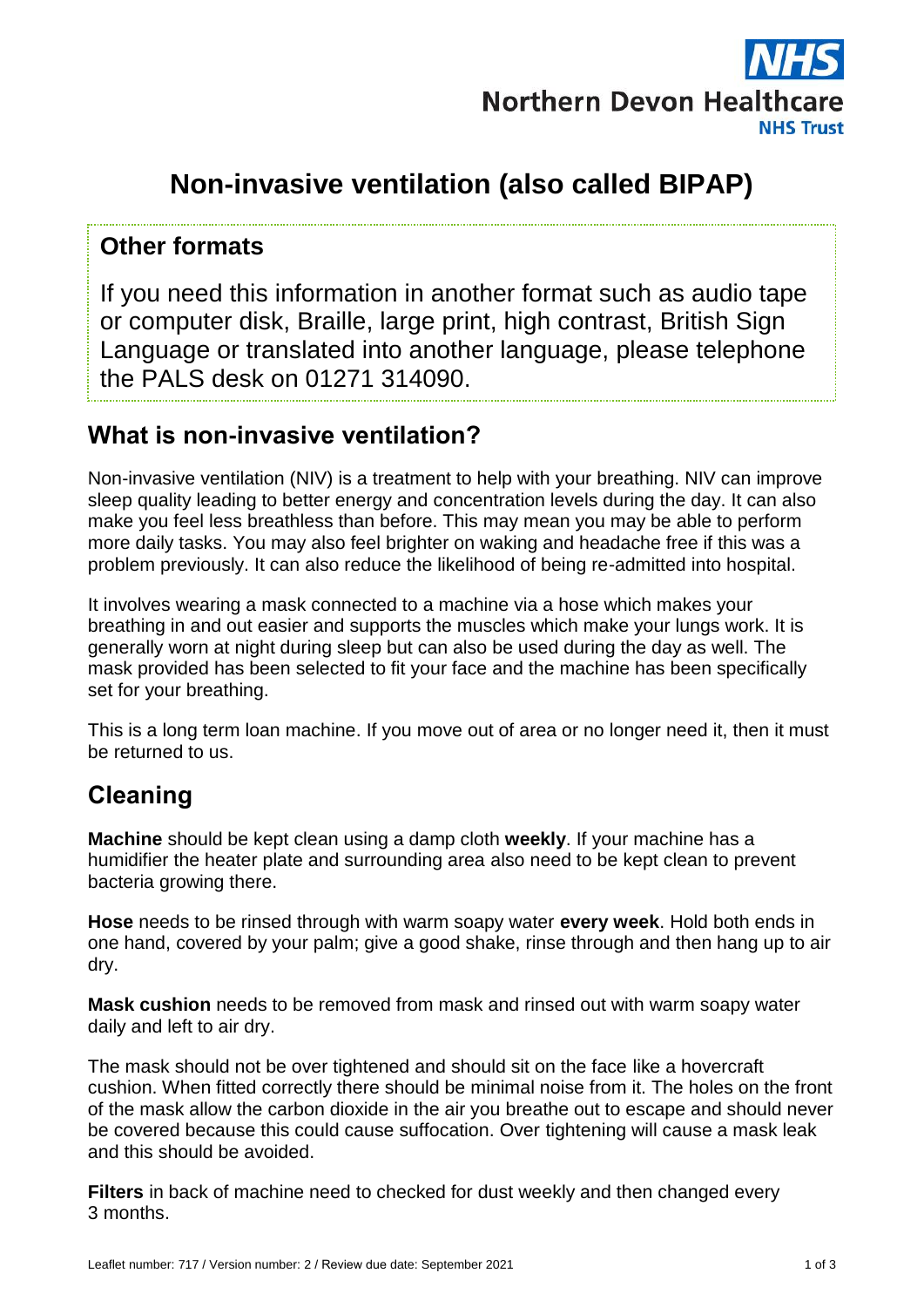**Water pots** need to be washed out with warm soapy water on a daily basis, rinsed and left to air dry. Refill at night with clean water using either distilled water or cooled, boiled water and **do not allow them to run dry**.

**Spare battery** (not everyone has one of these) but if you have one it should always be charged in case of emergency. There is an on/off button on it and this should be set to off whilst not in use because this will discharge the battery.

No tape or wires should be added to these machines or their leads because this is a fire hazard.

### **Potential side effects and solutions**

**Claustrophobia** – feeling as though there is too much air pressure or feeling claustrophobic are common feelings when initially starting CPAP therapy. These feelings almost always disappear over time with patience and perseverance. To begin with you may find it helpful to practice with the mask by sitting quietly in a chair either watching TV or listening to music just to get yourself used to it and take your mind off it. This will help you to relax and feel comfortable before you use it at night.

**Dryness** – this can occur in your mouth, nose or throat whilst using CPAP treatment. If this occurs you may need a humidifier added to your machine which can be done at your next appointment if required. However the dryness may settle after a few days of being on treatment and may only be an initial reaction.

**Cold air** – if you find that the air is too cold, try increasing your humidity setting, otherwise you can try putting the hose under a fleece or blanket. Always ensure that the humidified CPAP machine is kept lower than the level at which you sleep.

#### **DVLA**

DVLA guidelines currently state that NIV therapy must be used every night for a minimum of 4 hours per night. If the DVLA ask your consultant for a compliance report and our data indicates that you are not meeting this criteria then your licence may be withdrawn.

### **Follow-up**

Your first follow-up appointment will normally be within 4-6 weeks of starting on treatment. You will then have at least an annual outpatient clinic follow-up. Please ensure that you bring your machine to every clinic follow-up including the electric lead, hose and mask. We need to check this equipment and access data from the machine.

# **Travel**

If you need to travel overseas please ask for a travel letter which we will be happy to provide for you. When travelling on an aircraft your CPAP machine should be checked in as hand luggage and not put into the hold of the aircraft.

# **Contact details**

If you have any further queries please don't hesitate to contact the Respiratory Nurses on 01271 311600. However because we are not an emergency service please be aware that it may take us 3 working days to get back to you.